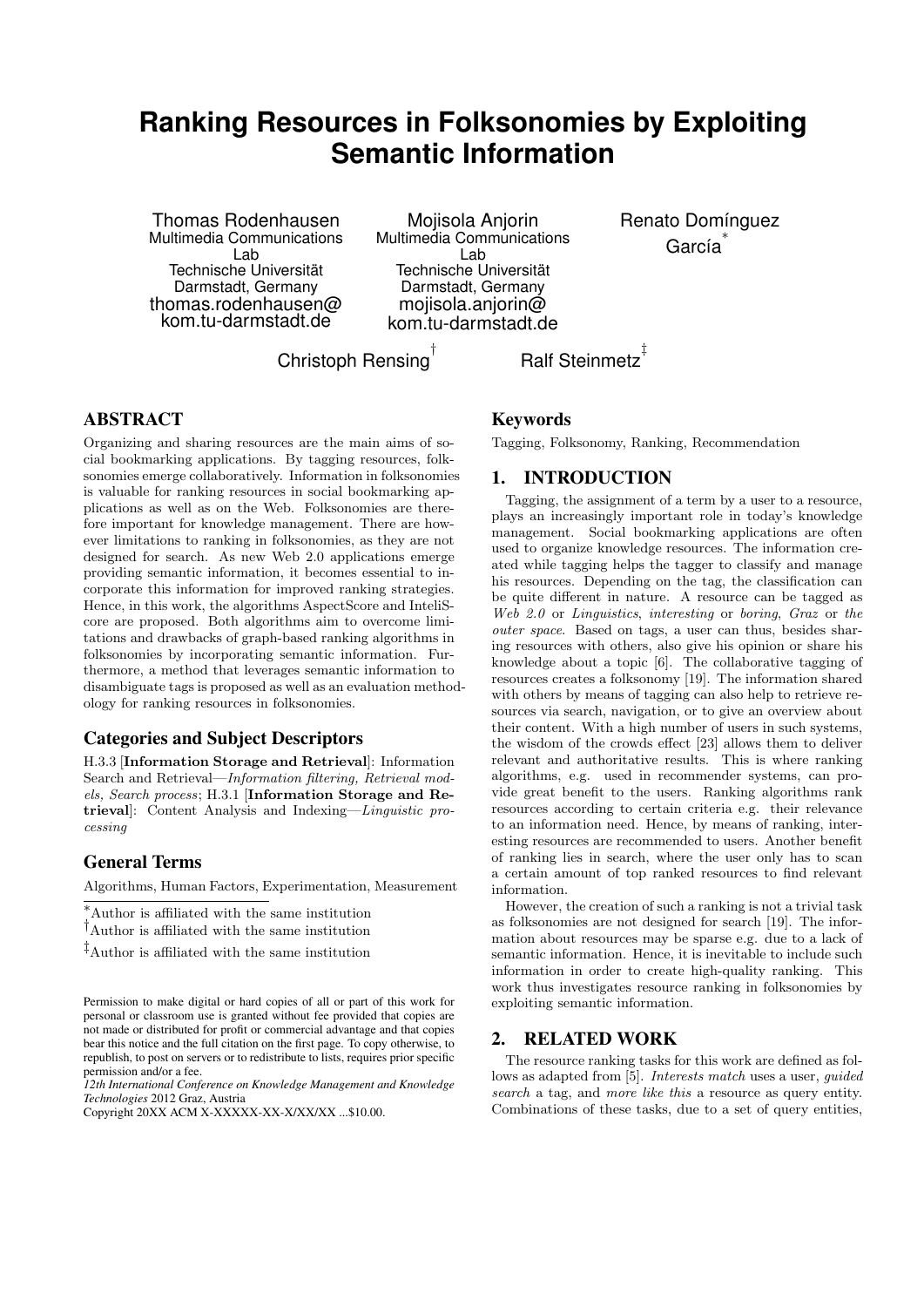

Figure 1: Probabilistic graph traversal in FolkRank

are additionally possible. In the literature, resource ranking in folksonomies has been studied for different ranking tasks using techniques that leverage different information sources. Hotho et al. propose FolkRank [13], an adaptation of PageRank [7], which can be used for resource ranking independent of the type of query entity. As the folksonomy is represented as a graph in FolkRank, it is often referred to as graph-based recommendation [20]. Graph-based recommendation in folksonomies is a form of collaborative recommendation [20] as it makes use of the individual knowledge of a user as well as the social knowledge. FolkRank's computation can be illustrated as a surfer on the folksonomy graph. The entities of the folksonomy are nodes of the graph. The surfer probabilistically traverses the graph depending on the edge weights of the undirected edges as shown in Figure 1. The edge weights between a resource and a tag are determined by the number of users that attached the tag to the resource  $|U(r, t)|$ . Likewise for edges between other types of entities. The more often a node is visited by the surfer, the higher it appears in the ranking. The visit rate is said to be the node's and hence the respective entity's score. The union of all nodes' scores forms the set of scored entities. This computation follows that of the random surfer model [7] of PageRank. Therefore, in order to measure relevance, FolkRank makes the Assumption 1 about the folksonomy content and structure, as extended from [1]. In response to a query, the surfer jumps with a certain probability to the nodes that represent the set of query entities, which corresponds to the biased surfer model of PageRank [10]. gest that a folksonomy semantically enhanced by these tag ?

Assumption 1.

- (i) Tags assigned to a resource describe the resource's content well.
- (ii) Resources a tag is assigned to describe the tag's semantic well.
- (iii) Tags assigned by a user describe the user's interests well.
- (iv) Users that assigned a tag describe the tag's semantic well.
- (v) A user's resources describe the user's interests well.
- (vi) Users of a resource describe the resource's content well.

Peters argues that folksonomies lack a quality control of tags for a resource, e.g. by means of a controlled vocabulary [19]. Ames et al. [2] find that users have different intentions to tag e.g. for later retrieval, as notes or representing opinion. Not all tags are related to the content of resources. Therefore, tags may or may not benefit collaborative recommendation. Böhnstedt et al. however argue that users have a concept in mind while tagging [6]. Hence, even with the intention of using the tag for later retrieval, tags may be categorized into different concept types describing an aspect of a resource e.g. a tag Barcelona of type Location may describe the location in which a user got to know the resource, whereas the same tag of type Topic describes its content. Böhnstedt et al. sug-



Figure 2: Concept drift due to ambiguity of football

types can improve recommendation in folksonomies [6]. Another kind of problem is ambiguity. Peters [19] describes the tagspace as noisy due to the homonymy problem. Therefore, she argues that folksonomies are not suited for precision in tag-based search. Au Yeung et al. [4] propose the disambiguation of tags in folksonomies by clustering the folksonomy graph. Abel et al. avoid the homonymy and synonymy problem by having the user attach the semantic to a tag [1]. In contrast to Abel et al., the disambiguation of tags in this paper is not investigated on the level of linguistic knowledge of semantics but on the level of pragmatics. For ranking, Abel et al. show that a freely given hypernym or the described attachment of a semantic concept of a tag may benefit ranking in folksonomies [1] and Cantador et al. show that some categories of tags allow for better ranking than others [8].

## 3. CONCEPT AND REALIZATION

As described previously, users have a concept in mind while tagging [6], which describes an aspect of a resource for a user. Hence, tag types describing this aspect provide information on the level of pragmatics of linguistic knowledge. The formalized definition of a folksonomy as adapted from [13] is extended by tag types in Definition 1:

Definition 1. A folksonomy extended by tag types is a tuple  $F_A = \{U, T, A, R, Y\}$  where U, T, A and R are finite sets, whose elements are called users, tags, tag types, and resources, respectively. Y is the quaternary tag assignment relation between them  $Y \in U \times T \times A \times R$ .

#### In this work  $A = \{Topic, ResourceType,$

Person/Organization, Location, Event, Activity, Other. Another source of semantic information is the semantic relatedness of tags [22]. There exist several semantic relatedness measures e.g. XESA [22]. Tags in many folksonomy applications can often be created without restrictions. They are thus sometimes words stuck together, abbreviations, the stem of a word or even neologisms. A word, used as tag, may be modified by inflection or creativity. The usage of a tokenizer, stemmer or lemmatizer is useful, though with limitations. Hence, it remains a challenge to determine the semantic relatedness between tags.

The challenges of graph-based ranking in folksonomies are described in the context of the computation of FolkRank as the described surfer on the folksonomy graph. The surfer's choice which node to visit next, depends solely on the existing tag assignments in a folksonomy. This may introduce concept drift which harms the measurement of relevance.

Figure 2 illustrates the challenge of concept drift. The surfer may intend to visit nodes related to the semantic concept of soccer. However, he may drift off to nodes related to the semantic concept of *american football*, as the tag *football* is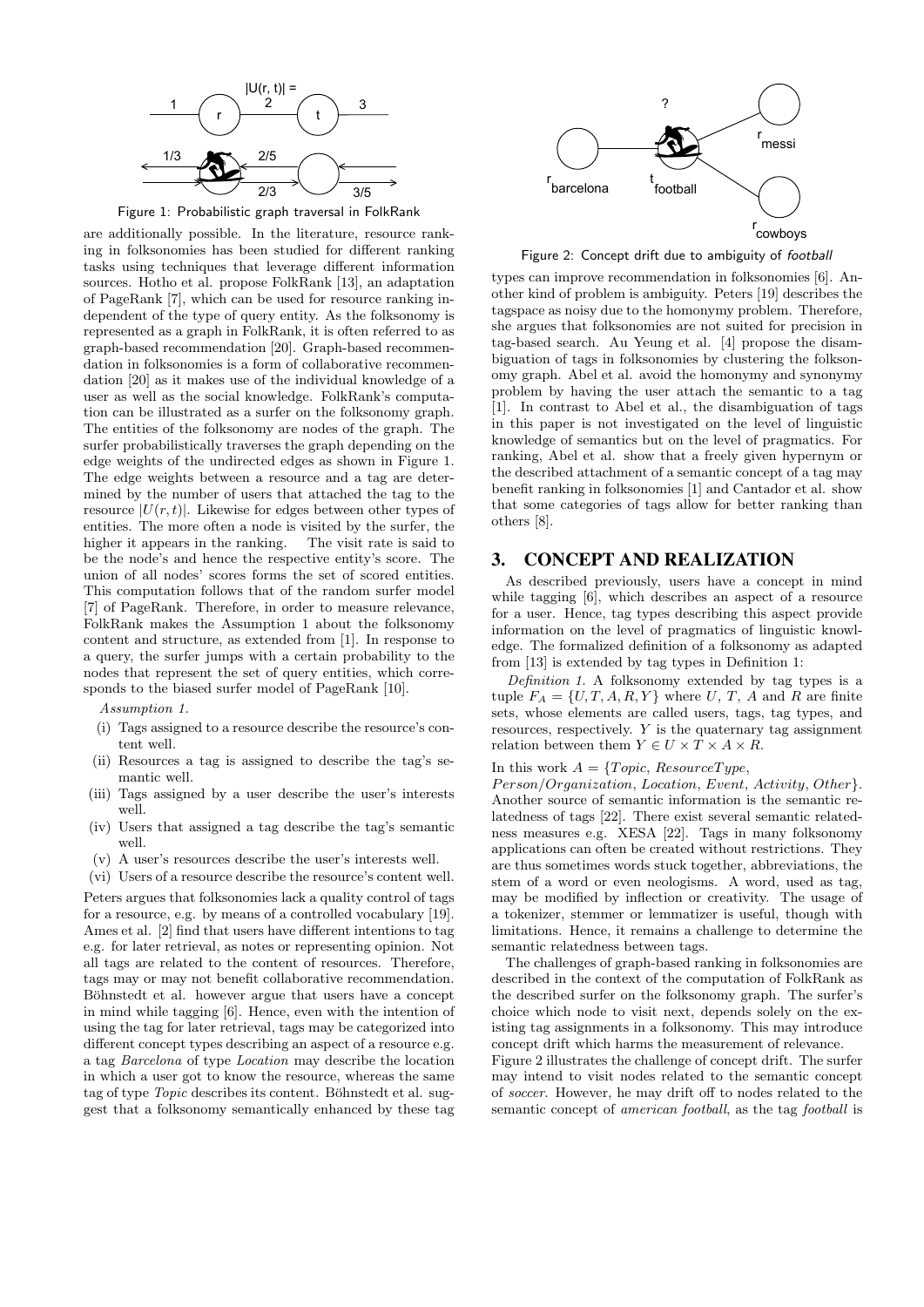ambiguous and connected to resources related to both the semantic concepts of soccer and american football. Jurafsky et al. describe ambiguity as alternative linguistic structures for a given input [15]. For a single term as input, there may be, as in the example above, an alternative semantic of the term by means of homonymy.

However, more tasks other than word sense disambiguation (which is on the level of semantic linguistic knowledge), can be viewed as ambiguity resolving tasks [15]. The synonymy problem is about words with the same meaning but different spelling. Ambiguity may be on the linguistic level of pragmatics [15] e.g. a tag Barcelona may be used to describe the content of a resource, as well as other aspects relevant to a user, e.g. the Activity of traveling to Barcelona. Tag types can thus help to alleviate concept drift caused by the ambiguity of tags. In the folksonomy extended by tag types (Definition 1), tags are disambiguated with respect to different aspects of a resource that users may describe by tagging. This disambiguation, however, is limited to and performed on the pragmatics level of linguistic knowledge. For example, there may be a tag football of tag type Topic and of tag type Activity. The described scenario can be disambiguated using tag types. However, a tag football representing both semantic concepts soccer and american football and having for each the tag type Topic can not be disambiguated. Moreover, semantic relatedness can help to alleviate concept drift caused by the ambiguity of tags. Assume two synonym tags are connected to the same resource and imagine a surfer comes from one of these tags to the resource. The semantic relatedness measure is ideally the maximal value between these two tags. Hence, it is possible to reduce concept drift by attenuating the connections to other tags connected to the resource.

Furthermore, the violation of Assumption 1, e.g. tags may not describe a resource well, may introduce concept drift as users may use tags to express e.g. opinions [6]. Tag types can allievate this problem by having the surfer focus on connections related to tags of type Topic, as they describe the content of resources. On the other hand, however, opinionated or sentimental tags may be leveraged to assess the quality of a resource independent of a query. Semantic relatedness can alleviate this problem by having the surfer focus on connections related to tags which are semantically stronger related.

The multi-facetedness of entities in the folksonomy is another reason that may introduce concept drift, e.g. a resource may be about several entirely different topics. Semantic relatedness can be leveraged to reduce concept drift caused by multi-facetedness of entities. Connected entities can be attenuated depending on the semantic relatedness to a tag the surfer originated from.

#### 3.1 AspectScore and InteliScore

AspectScore and InteliScore are inspired by the intelligent surfer model of PageRank, introduced in [21]. They, hence, dynamically adapt the graph representation of the folksonomy, depending on the set of query entities. The adaptation of the graph representation is based on tag types for AspectScore and on semantic relatedness for InteliScore. Further, they make use of a second graph-based ranking algorithm. In the following, the term scorer will refer to this second graph-based ranking algorithm. Both algorithms aim to alleviate the problem of concept drift of scorer. As-

pectScore and InteliScore are computed as follows, where for AspectScore the folksonomy extended by tag types (Definiton 1) is used. Hence, in the first step, the tags in the folksonomy are disambiguated. For InteliScore, the folksonomy definition in [12] is used.

- 1. The query entities are transformed into a set of query tags. E.g for a ranking task interests match, the user query entity is transformed into a set of query tags. Therefore, the tags are weighted by the usage frequency of the user. For a folksonomy extended by tag types, a parameter  $\delta_{type}$  acts as an additionally weighting factor depending on a tag's type.
- 2. For each query tag, a folksonomy graph representation  $G = (V, E)$ , as used by scorer, is created.
- 3.  $G = (V, E)$  is adapted depending on the query tag. This adaptation is shown in Algorithm 3.1, where  $\xi =$  $U \cup T \cup R$  is the set of entities in the folksonomy.

Algorithm 3.1 Edge weight adaptation according to tag types or semantic relatedness

| <b>Input:</b> Edges E, Query tag $t_q \in T$                                        |
|-------------------------------------------------------------------------------------|
| 1: <b>procedure</b> ADAPTEDGEWEIGHTS $(E, t_q)$                                     |
| for all $(e \rightarrow t, w) \in E, e \in \xi, t \in T, w \in \mathbb{R}$ do<br>2: |
| $w =$ ADAPTEDGEWEIGHT $(w, t_q, t)$<br>3:                                           |
| for all $(e \rightarrow u, w) \in E, e \in \xi, u \in U, w \in \mathbb{R}$ do<br>4: |
| $TE = \{(u \rightarrow t, w_t) (u \rightarrow t, w_t) \in E)\}\$<br>5:              |
| $w =$ ADAPTEDGEWEIGHT $(w, t_q,$ SUMMARIZE $(TE))$<br>6:                            |
| 7:<br>for all $(e \rightarrow r, w) \in E, e \in \xi, r \in R, w \in \mathbb{R}$ do |
| $TE = \{(r \rightarrow t, w_t)   (r \rightarrow t, w_t) \in E) \}$<br>8:            |
| $w =$ ADAPTEDGEWEIGHT $(w, t_a,$ SUMMARIZE $(TE))$<br>9:                            |
| <b>Output:</b> Edges $E$                                                            |
| <b>Input:</b> Weight $w \in \mathbb{R}$ , Tags $t_a, t \in T$                       |
| 10: <b>procedure</b> ADAPTEDGEWEIGHT $(w, t_q, t)$                                  |
| <b>if</b> AspectScore then<br>11:                                                   |
| 12:<br>$w_{adapted} = \gamma_{t_a. type, t. type} \cdot w;$                         |
| <b>if</b> InteliScore then<br>13:                                                   |
| $w_{adapted} = \text{SEMANTICRELATEDNESS}(t, t_q) \cdot w$<br>14:                   |
| <b>Output:</b> Weight $w_{adapted}$                                                 |

- 
- 4. The actual ranking of entities is performed by scorer.
- 5. The results for each query entity are accumulated using the weights of the query tags.

## 4. EVALUATION

The evaluation comprises of the resource ranking tasks interests match and guided search. Results from guided search for a set of evaluation methodologies are presented in detail while the remainder of the results is summarized.

## 4.1 Evaluation Methodology

 $LeavePostOut$  is introduced in [14] for the task of tag recommendation in folksonomies. A post  $P_{u,r}$  is composed of all tag assignments by user  $u$  to resource  $r$  and  $P$  is the set of all posts. LeavePostOut removes one post at a time from the folksonomy. A subset of the entities part of the post are used as query entities to create a ranking. The recommendation algorithm comes up with the tags  $t$  that appear in tag assignments of  $P_{u,r}$  given u and r as query entities [14]. To use the methodology for the task of resource ranking, resource r of  $P_{u,r}$  has to be ranked at the top or as high as possible. Therewith the Assumption 2 is made: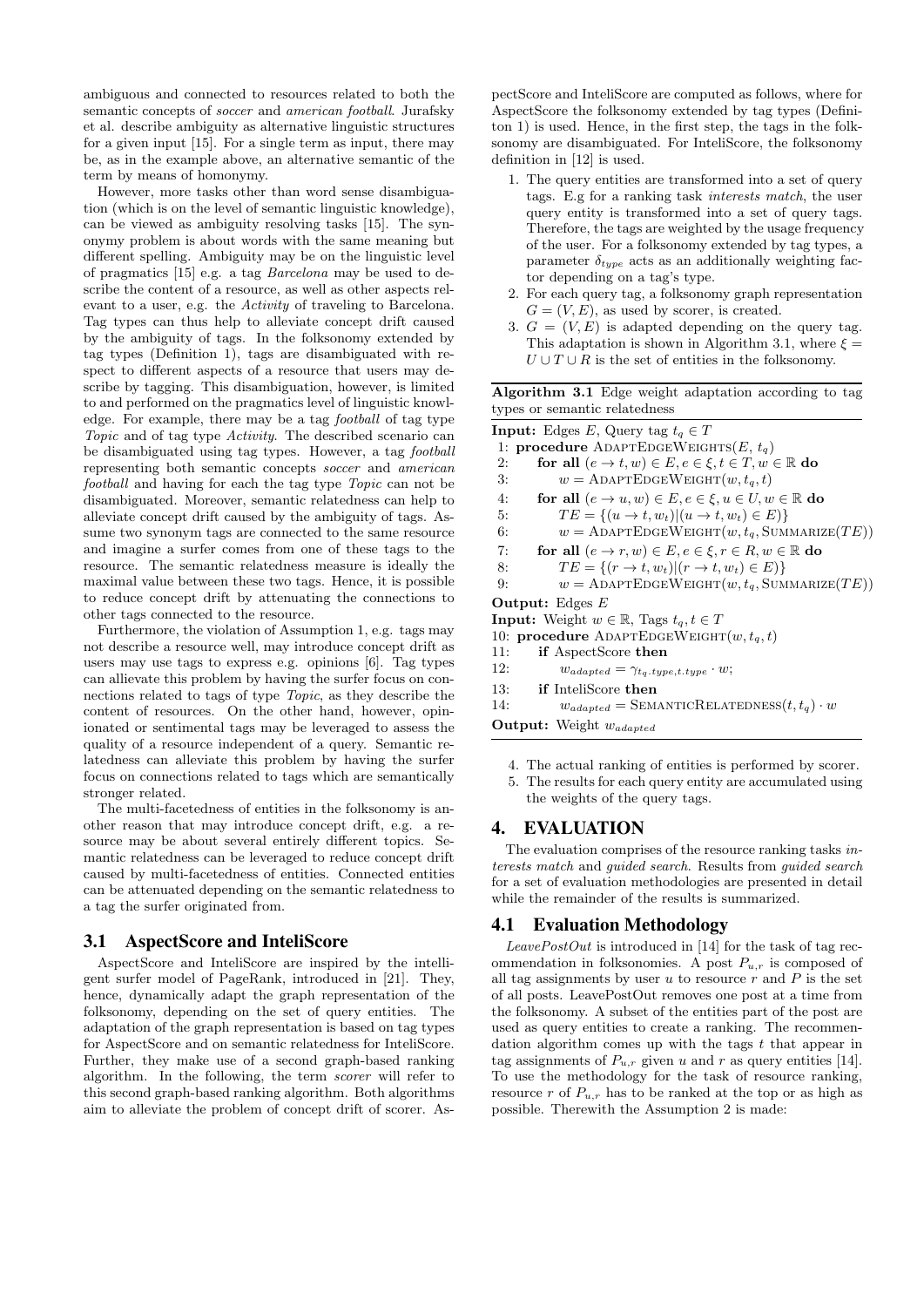

Assumption 2. The assignment of a tag by a user to a resource indicates relevance of the resource towards the information need represented by the assigned tag, and represented by the user.

Additionally, as the task of resource ranking requires the assessment of relevance of each resource in the ranking, but with LeavePostOut the ranking's quality can only be assessed with regard to the relevance of resource  $r$ , the assessment of the ranking's overall quality is limited. For example, given a ranking, it is only known that  $r$  is of relevance towards the query. However, this does not mean that none of the other highly ranked resources are not relevant. This problem is described as the incompleteness problem in [9]. The key observation of the LeavePostOut methodology is, that after removal of  $P_{u,r}$ , there is no information in the folksonomy anymore, that connects the user u of  $P_{u,r}$  directly with resource  $r$ . However, there remains the possibility, that information in the folksonomy still exists which connects resource  $r$  or user  $u$  directly to the tags of tag assignments in  $P_{u,r}$ . This is illustrated in Figure 3.

Hence, the methodology provides a substantially harder problem for the task interests match than guided search. This is because for the task *interests match*, u is used as query entity, which in the folksonomy, is no longer related to r. Guided search, however uses a subset of the tags of the post as query entity, which are potentially still connected to  $r$ . It is additionally possible to evaluate the task of combinations of the two. The task more like this, however, can not be evaluated with this methodology, as a post contains only one resource and this resource  $r$  cannot act as query entity and scored entity at the same time. Carmel et al. point out, that to overcome the incompleteness problem, results obtained from a LeavePostOut evaluation should be validated with alternative evaluation methodologies [9]. Therefore, for this work, LeavePostOut is complemented with LeaveN-PostsOut, LeaveRTOut and LeaveNRTsOut. A possibility to alleviate the incompleteness problem for the task interests match is to use the variation LeaveNPostsOut, which, instead of removing one post  $P_{u,r}$ , removes n random posts. Hence,  $\frac{|P|}{n}$  posts of each user u are taken out on average. The ranking algorithm, then, has to rank resource  $r$  of any removed post  $P_{u,r}$  of user u, for interests match, at the top of the ranking, or as high as possible. For guided search, using t as query entity, the ranking algorithm has to rank resource r of any removed post  $P_{u,r}$ , in which tag t appears in a tag assignment, at the top of the ranking, or as high as possible. This methodology allows for a trade-off between how much data of a corpus can be used as information to create a ranking, and alleviating the incompleteness problem.

The proposed LeaveRTOut evaluation methodology is inspired by the key observation made from LeavePostOut. In LeavePostOut, after  $P_{u,r}$  is removed, u and r are considered unconnected. But a tag t in a tag assignment of  $P_{u,r}$ may still be connected to  $r$ . An alternative is thus the proposed LeaveRTOut methodology, which instead of eliminating the connection in the folksonomy between a user  $u$  and



Figure 4: LeaveRTOut methodology

a resource  $r$ , eliminates the connection in the folksonomy between a tag  $t$  and a resource  $r$  as illustrated in Figure 4 and described in Algorithm 4.1. Similar to LeavePostOut, LeaveRTOut makes Assumption 2. In contrast to Leave-PostOut, in LeaveRTOut, the task guided search is substantially harder to solve than interests match. In addition, it is possible to evaluate the task combinations of the two. The task more like this, is however not possible to evaluate for the same reasons as for LeavePostOut. Similar to LeaveNPostsOut, LeaveNRTsOut can be used to alleviate the incompleteness problem. LeaveNRTsOut can alleviate the incompleteness problem for the task guided search.

| <b>Algorithm 4.1</b> LeaveRTOut evaluation methodology       |
|--------------------------------------------------------------|
| <b>Input:</b> Folksonomy $F = (U, R, T, Y)$                  |
| 1: procedure LEAVERTOUT( $F$ )                               |
| 2:<br>for all $t \in T$ do                                   |
| 3:<br>for all $r \in R$ , where $\exists (u, r, t) \in Y$ do |
| $RT = \emptyset$<br>4:                                       |
| 5:<br>for all $(u, r, t) \in Y$ do                           |
| $F = F \setminus (u, r, t)$<br>6:                            |
| $RT = RT \cup (u, r, t)$<br>7:                               |
| AssessRankINGQUALITY(SconeF,<br>8:                           |
| CREATEQUERYENTITIES(RT)))<br>9:                              |
| for all $(u, r, t) \in RT$ do<br>10:                         |
| $F = F \cup (u, r, t)$<br>11:                                |

The metrics Mean Average Precision (MAP), Average Precision (AP) [17] and Mean Normalized Precision (MNP) at  $k$  are used in the evaluation. MNP at  $k$  is derived from Precision at k [17] to obtain a single measure over a number of information needs Q as well as to be more suitable for the evaluation methodology, i.e. respect the maximal achievable  $Precision_{max}(k)$ .

$$
MNP(Q,k) = \frac{1}{|Q|} \cdot \sum_{j=1}^{|Q|} \frac{Precision(k)}{Precision_{max}(k)} \tag{1}
$$

## 4.2 Corpus

As folksonomy corpus, a dump [16] of the publication management system BibSonomy is used. BibSonomy allows to tag scientific publications (bibtex resources) and arbitrary resources addressable via a URL (bookmark resources). A p-core  $[14]$  of level l guarantees a corpus to contain only entities that appear in at least l posts. In this work,  $l = 5$  is used to extract a p-core of the corpus and hence reduce noise due to e.g. infrequent tags, and to focus on the dense part of the folksonomy, e.g. frequent users. Before a p-core is extracted, the corpus is reduced to a manageable size. Hence, tag assignments for both bookmarks and bibtex resources are added iteratively in temporal order, beginning with the oldest, until a manageable size for evaluation has been obtained. Hence, before the extraction of a p-core, the reduced corpus consists of as many bookmarks as bibtex tag assignments. The characteristics of the corpus before and after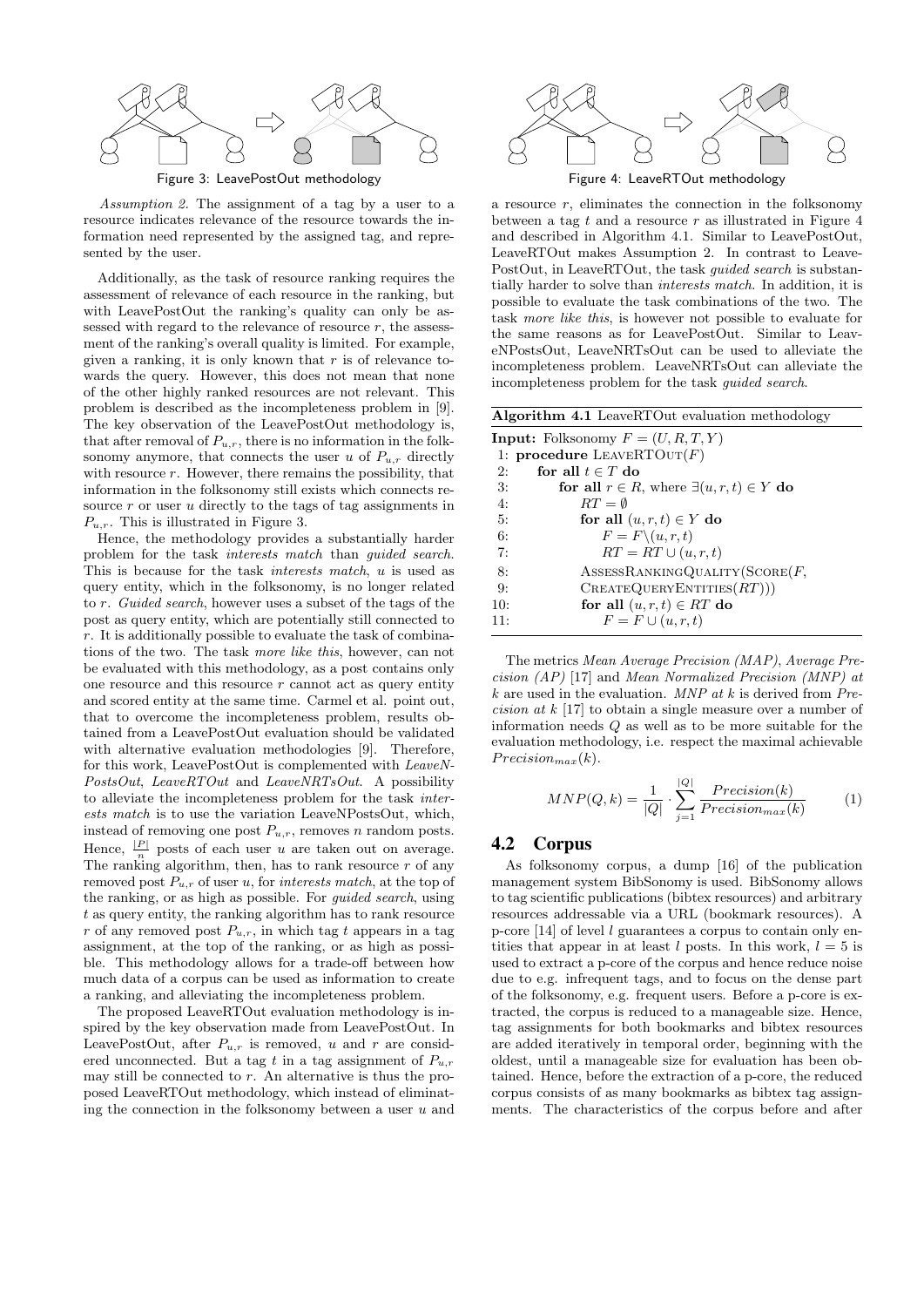the extraction of a p-core are shown in Table 1.

To enhance the corpus with tag types, the tag assignments in the corpus are manually labeled with tag types. The resulting distribution of tag types is given in Table 2.

#### 4.3 Parameterization

LeavePostOut is used to determine parameter values for interests match. The ranking effectiveness is measured with MAP. FolkRank is parameterized with the biased jump probability  $\alpha$  of the biased surfer model. In a sensitivity analysis,  $\alpha = 0.05$  is found to be most effective. AspectScore is parameterized with the implementation of scorer. FolkRank is used as the implementation of scorer. SUMMARIZE $(tagEdges)$ is implemented such, that a maximal  $w_{adapted}$  results from  $\text{ADAPTEDGEWEIGHT}(w, t_{type_q}, \text{SUMMARIZE}(tagEdges)).$  In the following, the analysis of useful values for parameters  $\delta_{type}$  and  $\gamma_{type_q,type}$  of AspectScore is described. The Location tag type is neglected as it is not contained in the corpus. Recall, that the parameter evaluation is conducted with the user of a post as query entity. As AspectScore transforms query entities to query tags, the first analysis investigates the influence of a single tag type within all tag types the user query entity may be transformed into. Hence, values for  $\delta_{type}$  and  $\gamma_{type_q,type}$  are analyzed and set as follows:  $\delta_{type_A}$  is varied in steps of 0.1 from 0.0 to 1.0.  $\delta_{type_B}$  = 1.0,  $\forall type_B \ne type_A$ .  $\gamma type_q, type = 1$  if  $type_q = type$  and  $\gamma_{type_q,type} = 0$  otherwise. With this setting of  $\gamma_{type_q,type}$ , FolkRank's surfer is limited to paths that only pass nodes of tags of a certain tag type. However, paths that only pass user and resource nodes, and do not pass a tag node at all are possible. To reduce computation time, in sum, 33% of posts are left out at each measuring point. Figure 5 presents the results for the setups described. As can be



Figure 5: MAP for first analysis of AspectScore

seen, the influence of none of the tag types is as distinct as the tag type Topic. However, the inclusion of any of the tag types is beneficial to some extent, as MAP rises e.g. from

Table 1: Corpus characteristics before and after preparation

|                    | <b>Before</b> | After |
|--------------------|---------------|-------|
| Users              | 7243          | 69    |
| Bookmark resources | 281550        | 9     |
| Bibtex resources   | 469654        | 134   |
| Tags               | 216094        | 179   |
| Tag assignments    | 2740834       | 3269  |
| Bookmark posts     | 330192        | 51    |
| Bibtex posts       | 526691        | 959   |



Figure 6: MAP for second and third analysis of AspectScore

 $\delta_{type} = 0.0$  to  $\delta_{type} = 0.1$ . Hence, it can be concluded, that, in this evaluation setup, any of the tag types is useful for ranking. As shown in the first analysis, any type, except Topic does not appear to have a very distinct impact on the effectiveness of the ranking when used in combination with all other tag types. Hence, in the second analysis, the goal is to investigate the effectiveness of a ranking by using tags of certain types in isolation. Therefore  $\gamma_{type_q,type}$  is set as described in the first analysis and  $\delta_{type}$  is set as follows:  $\delta_{type} = 1$  if type describes the tag type of the tags a user is transformed into is to be limited to and  $\delta_{type} = 0$  otherwise. In a third analysis,  $\delta_{true}$  is set as described in the second analysis. However,  $\gamma_{type_a,type} = 1$  in any case in this analysis. Hence, in this analysis, the surfer is no longer limited to paths that pass only nodes of tags of a certain tag type. Figure 6 presents the MAP for the setups of the second and third analysis. For both analyses, 100% of the corpus' posts are used. As can be seen, allowing the user to be transformed into all tag types is most effective. Additionally, not limiting the path to any of the tag types, but instead allowing all tag types in a path, is superior for all tag types but Resource Type. Hence, in a fourth analysis, similar to the first analysis, the influence of a single tag type within all tag types the user may be transformed into is analyzed. The setup is equal to the one of the first analysis, with the difference of setting  $\gamma_{type_q,type} = 1$  for all  $(type_q,type)$  combinations combinations. Figure 7 presents the results for this setup. As can be seen, no improvement in MAP can be achieved by limiting the influence of tags the user may be transformed into to a certain tag type. For the results of this parameter sensitivity analysis, in the evaluation, the parameters of AspectScore are set as follows:  $\delta_{type} = 1$  and  $\gamma_{type_q, type} = 1$ . Hence, AspectScore is reduced to FolkRank on a by tag types disambiguated graph of the folksonomy. The results of this section are somewhat contrary to the



Figure 7: MAP for fourth analysis of AspectScore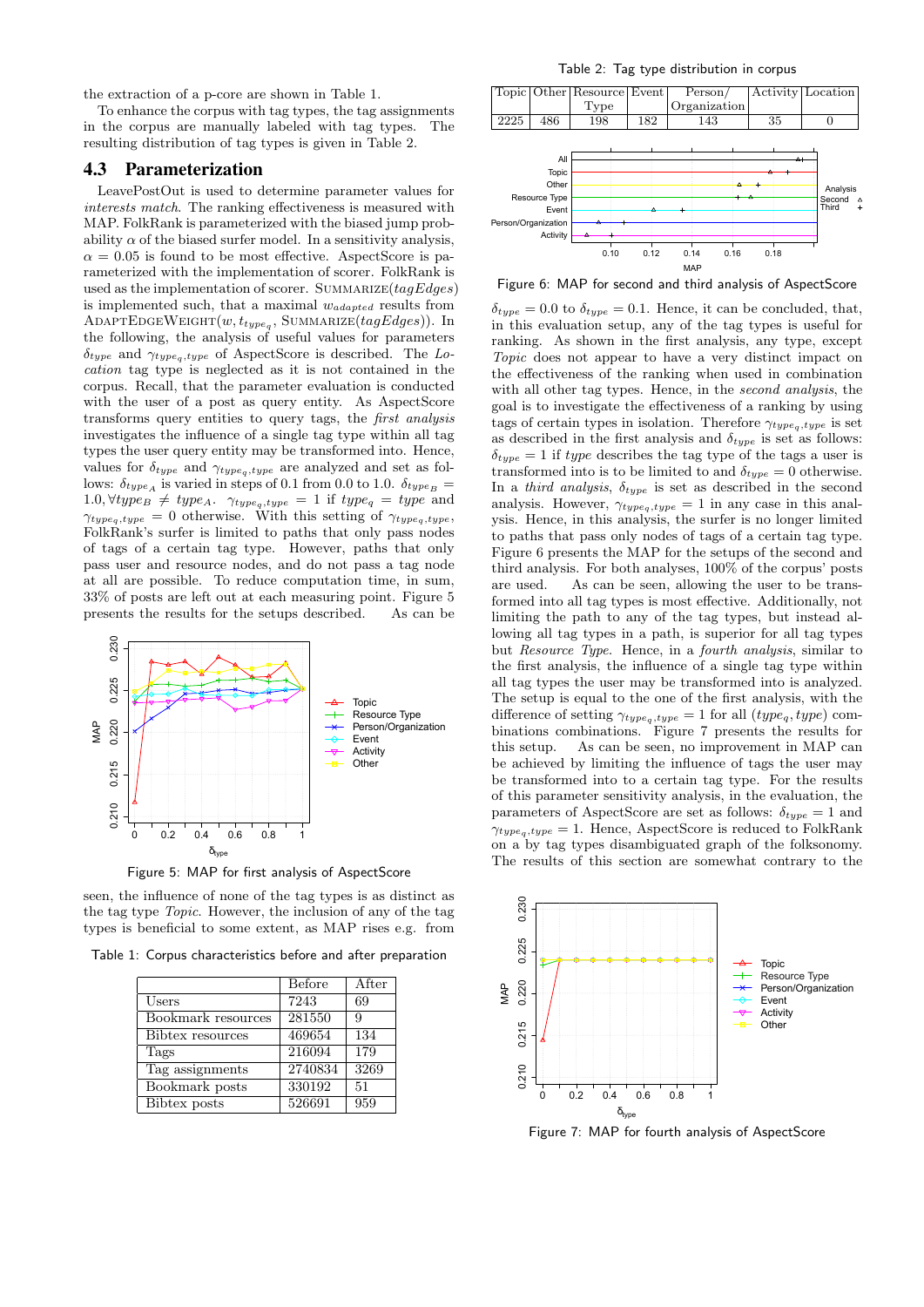Table 3: MAP for LeavePostOut and guided search

| Popularity | FolkRank | AspectScore | InteliScore |
|------------|----------|-------------|-------------|
| 0.0937     | 0.2136   | 0.2240      | 0.1801      |

results obtained by Cantador et al. in [8]. Cantador et al. show that some categories of tags are more useful for ranking than others. They argue that by not considering certain categories of tags, noise may be reduced. However, in their work, no p-core is taken, which also reduces noise in a corpus. InteliScore is parameterized with the implementation of scorer. FolkRank is used as the implementation of scorer. The implementation of SEMANTICRELATED- $NESS(t, t_q)$  is another parameter. For the evaluation, XESA [22] based on the English Wikipedia is used. The following linguistic pre-processing steps are performed: (i) Tokenization based on whitespace and punctuation. (ii) Relatedness of a tag consisting of multiple tokens is averaged. (iii) Lowercase normalization and (iv) Stemming. As XESA is based on Wikipedia, the semantic relatedness between pairs of tags, which include about 27% of the tags in the corpus, cannot be determined. This may be due to the fact, that terms of one of the two tags are considered as stopwords, numbers e.g. 2006, or they may not appear in Wikipedia frequently enough, e.g. itegpub. In these cases, the semantic relatedness is taken as 0.0. SUMMARIZE $(tagEdges)$  is implemented such, that a maximal  $w_{adapted}$  results from ADAPT- $E$ DGEWEIGHT $(w, t_{type_q},$  SUMMARIZE $(tagEdges)$ ).

#### 4.4 Results

To compare the results with a simple ranking algorithm, a popularity ranking is added. Popularity is simply computed for a resource  $r$  as the sum of the number of tags assigned to the resource  $r$  and the number of users that used  $r$  in a tag assignment. The score of a resource is therefore queryindependent.

Significance tests are conducted to determine statistical significance of effectiveness of the overall ranking of the algorithms. These tests are based on the AP, which measures the overall ranking effectiveness achieved for an information need. As the AP does not follow a normal distribution, but can be compared pairwise, Wilcoxon signed-rank  $tests<sup>1</sup>$  are conducted. One exception from this, however, are comparisons with AspectScore. As AspectScore disambiguates tags, the number of created rankings varies from other algorithms for the tasks of guided search regardless of the evaluation methodology, and for the task of interests match evaluated with LeaveRTOut, or LeaveNRTsOut. In these cases, the comparison cannot be made pairwise and therefore *Wilcoxon rank-sum tests*<sup>2</sup> are conducted. The null hypothesis  $H_0$  is that a pair of compared algorithms yields identical effectiveness, as measured by AP.  $H_1$  states, that one of the challenging algorithms is more effective than its contester.  $p = 0.05$  is used as significance level. The results of all pairwise comparisons are shown in the respective sections in the following. In the following, LeavePostOut is used for the task guided search. Each of the tags of the left out post is once used as single query entity to create a ranking. Figure 8 shows the results of positions where relevant resources are found as a violin plot [11]. Table 3 and Figure 9 show the results of the metrics MAP and MNP at k for  $k \in [1, 10]$  respectively. As can be seen, AspectScore



Figure 8: Violinplot for LeavePostOut and guided search



Figure 9: MNP at k for LeavePostOut and *guided search* 

performs slightly better than FolkRank with a MAP of approximately 0.22. InteliScore (0.18) is only better than Popularity (0.09) in MAP. Similarly, the algorithms are effective with ranking in the top positions. The results show that Popularity is not sufficient for ranking in this task. Moreover, disambiguation in AspectScore shows an improvement over FolkRank in MAP, while it cannot be said to be significantly more effective. InteliScore performs significantly worse than FolkRank and AspectScore. A reason for this is the difficulty to determine the semantic relatedness of tags. The results of all pairwise comparisons for statistical significance are shown in Table 4. In the following, LeaveRTOut is used for the task guided search. The tag of the left out connection between a resource and tag is hence used as a single query entity. Figure 10 shows the results of positions where relevant resources are found as a violin plot. Table 5 and Figure 11 show the results of the metrics MAP and MNP at k for  $k \in [1, 10]$  respectively. As can be seen, Popularity achieves the highest MAP (0.08), even though in Figure 10, the median is worse compared to e.g. FolkRank. This is due to the good ranking performance in the very top positions which can be seen in Figure 11. With regard to



Figure 10: Violinplot for LeaveRTOut and guided search

<sup>1</sup>http://stat.ethz.ch/R-manual/R-

patched/library/stats/html/wilcox.test.html, retrieved 19/03/12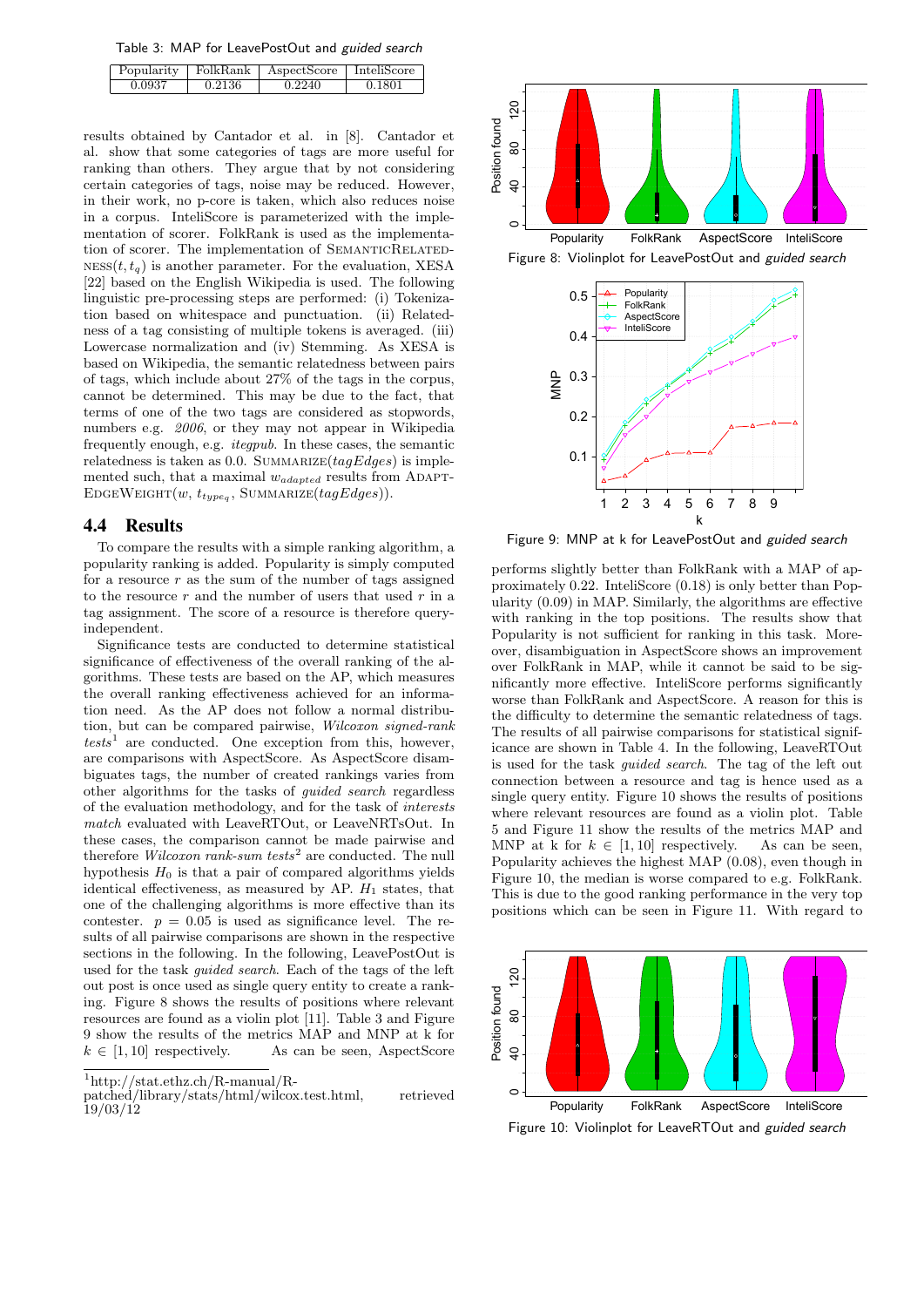Table 4: Significance comparisons for LeavePostOut and guided search

| More effective than $\rightarrow$ | Popularity | FolkRank | AspectScore | InteliScore |
|-----------------------------------|------------|----------|-------------|-------------|
| Popularity                        |            |          |             |             |
| FolkRank                          | ⊠          |          |             | ⊠           |
| AspectScore                       | ⊠          |          |             | ⊠           |
| InteliScore                       | ⊠          |          |             |             |

Table 6: Significance comparisons for LeaveRTOut and guided search

| More effective than $\rightarrow$ | Popularity | FolkRank | AspectScore | InteliScore |
|-----------------------------------|------------|----------|-------------|-------------|
| Popularity                        |            |          |             |             |
| FolkRank                          | ⊠          |          |             | ⊠           |
| AspectScore                       | ⊠          | ⊠        |             | ⊠           |
| InteliScore                       |            |          |             |             |

Table 5: MAP for LeaveRTOut and guided search



Figure 11: MNP at k for LeaveRTOut and guided search

the overall ranking effectiveness, AspectScore (0.06) is more effective than FolkRank (0.05). InteliScore is worst with regard to MAP (0.04). With regard to ranking in the top positions Popularity is only outclassed at  $k = 6$  and  $k \in [8, 10]$ . Beside Popularity, the effectiveness of ranking in the top positions is mostly in the order of AspectScore, FolkRank, and InteliScore being worst. The results show that Popularity in fact performs best for ranking in the very top positions in this task. Moreover, disambiguation in AspectScore again shows an improvement over FolkRank in MAP. In this evaluation setup AspectScore is significantly more effective than FolkRank. InteliScore performs worst for reasons given previously. The results of all pairwise comparisons for statistical significance are shown in Table 6. The different results of Popularity may be explained by the fact, that as described in Section 4.1, after the removal of a post, the connection between the tag and the resource to be found may still exist. As in the task guided search, the tag is used as query entity, it is a substantially easier task for the graph-based algorithms to find a relevant resource that is still directly connected to the query entity. Popularity does not make use of these connections and hence performs worse.

## 4.5 Synopsis

Table 7 summarizes the findings of the statistical significance tests for all evaluation setups conducted. For the respective tasks and evaluation methodologies the algorithms that win most pairwise statistical significance comparisons are shown. For LeaveNPostsOut and LeaveNRTsOut  $\frac{|P|}{n}$  =

Table 7: Summary of significance comparisons

| Methodology    | $Interests \ match$   | Guided search         |
|----------------|-----------------------|-----------------------|
| LeavePostOut   | AspectScore           | FolkRank, AspectScore |
| LeaveNPostsOut | AspectScore           | FolkRank              |
|                | FolkRank,             |                       |
| LeaveRTOut     | AspectScore,          | AspectScore           |
|                | InteliScore           |                       |
| LeaveNRTsOut   | FolkRank, InteliScore | FolkRank              |

 $\frac{1}{3}$  and  $\frac{|RT|}{n} = \frac{1}{3}$  is used respectively. For *interests match*, the results between LeavePostOut or LeaveNPostsOut differ from the results obtained with LeaveRTOut or LeaveN-RTsOut. This is due to the fact, that they set a differently hard task to solve. The results from LeavePostOut and LeaveNPostsOut are more useful to assess the effectiveness for interests match in a resource recommendation task. There, no connection between the user and a potential relevant resource exists. LeaveRTOut and LeaveNRTsOut are more useful to assess the effectiveness for interests match, in which e.g. the current resources are to be presented in order of how they match the user's interest. For guided search, and with regard to significance comparisons of overall ranking effectiveness, the results between Leave-PostOut or LeaveNPostsOut do not differ from the results obtained with LeaveRTOut or LeaveNRTsOut. However, in general, the results obtained from LeaveRTOut and LeaveNRTsOut are more useful to assess the effectiveness for guided search in a scenario in which no connection between the tag searched for, and a potential relevant resource can be expected. LeavePostOut and LeaveNPostsOut are more useful to assess the effectiveness for guided search, in which such a connection can be expected.

InteliScore did not perform well for two reasons. Firstly, determining the semantic relatedness of tags poses a great challenge. Secondly, for *interests match*, the user query entity has to be transformed into tag query entities, thereby, valuable information offered by resources connected to the user is lost. Disambiguation of tags, however, has shown to be helpful for AspectScore. To obtain these results, the parameterization was done using an analysis of MAP results obtained from LeavePostOut and the task interests match. Hence, the algorithms may perform better with regard to a metric, or task if parameterized accordingly. Additionally, the statistical significance is computed based on AP, which is a measure of the overall ranking quality. If the statistical significance is to be compared based on the effectiveness of ranking in top positions, a different series of significance tests needs to be conducted.

## 5. CONCLUSION